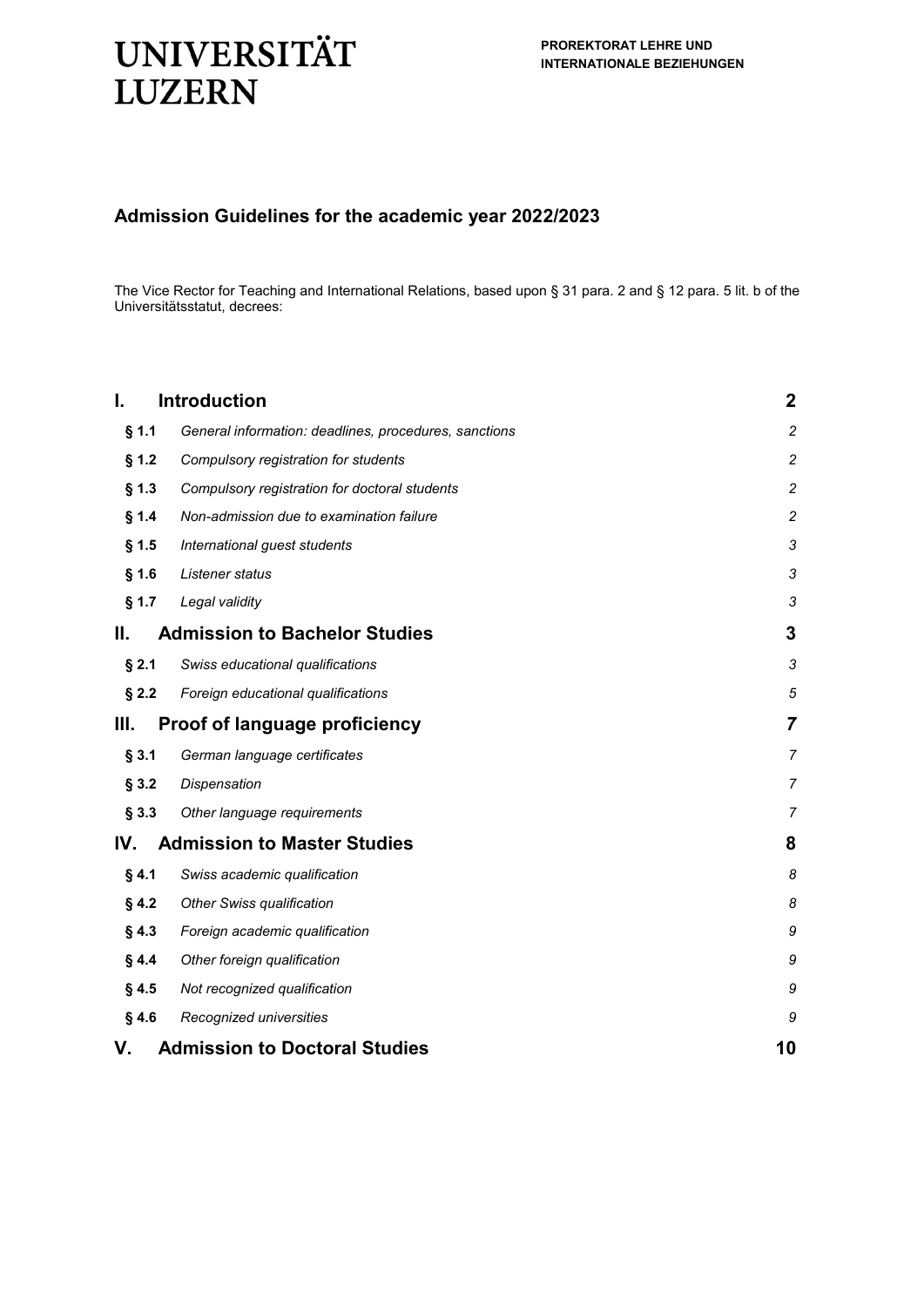# <span id="page-1-0"></span>**l. Introduction**

#### <span id="page-1-1"></span>**§ 1.1** *General information: deadlines, procedures, sanctions*

<span id="page-1-2"></span>All applicants have to apply until the given deadline. The regular deadlines for application are: April 30 for the fall semester and November 30 for the spring semester. For some degree programs it is recommended that students start in the fall semester, for some degree programs it is only possible to start in the fall semester. The faculties / the department and the student advisors provide more detailed information.

The admission procedure is started with the online application via the portal web page (Uniportal). An application fee must be paid with the application, which is due regardless of the outcome of the admission procedure: It will not be reimbursed if the registration is withdrawn or postponed, or if the outcome of the admission procedure is negative, nor can it be credited against other fees.

The Admissions Office and Student Services conduct the admission process, check and decide on formal admission; The faculties and the department are responsible for the subject- or course-specific admission. The University of Lucerne does not conduct any sur-dossier admission procedure.

If it is established that prospective students are attempting to gain admission in a dishonest manner or in a manner that is relevant under criminal law, the application for admission will be rejected. In particular, one acts unfairly and possibly criminally towards the University of Lucerne, if he/she either:

(1) provides false or incomplete information and/or

(2) uses forged or falsified documents, certificates or identity documents that are not issued in his or her name

Admission that was wrongly granted due to incorrect information provided by applicants can be revoked (if necessary, exmatriculation ex officio). In such cases, admission for any degree programs at the University of Lucerne may be refused for up to six semesters.

#### **§ 1.2** *Compulsory registration for students*

<span id="page-1-3"></span>Students must be registered at the University of Lucerne for the period in which they are taking advantage of university services (e.g. attending courses, completing examinations or having their work assessed). Simultaneous enrollment at two Swiss universities is not allowed. Exceptions require the approval of the competent authorities of both universities concerned (at the University of Lucerne by the Vice Rector for Teaching and International Relations, see [guideline for double matriculation\)](https://www.unilu.ch/fileadmin/universitaet/unileitung/dokumente/reglemente_studium/Richtlinie_universitaetsuebergreifende_Doppelimmatrikulationen.pdf).

#### **§ 1.3** *Compulsory registration for doctoral students*

<span id="page-1-4"></span>In principle, doctoral students must be registered/enrolled at the University of Lucerne throughout the entire doctoral program. Anyone not using personal or material services provided by the University of Lucerne may be exempted from compulsory registration. Anyone wishing to be exempted from compulsory registration must submit a request approved and signed by the supervising member of the teaching staff and by the responsible dean's office for exemption from the compulsory matriculation to the Vice Rector for Teaching and International Relations. During the semester in which doctoral students sit their doctoral examinations or in the semester of dissertation defense, doctoral students must be enrolled in any case, even if there are reasons for exemption.

#### **§ 1.4** *Non-admission due to examination failure*

<span id="page-1-5"></span>Students having been definitely excluded from further study in a study subject at another university due to examination failure, either in Switzerland or abroad, cannot be admitted anymore to study the same subject at the University of Lucerne. In the case of subjects with overlapping content, admission will be reviewed on a caseby-case basis in cooperation with the faculties / the department concerned.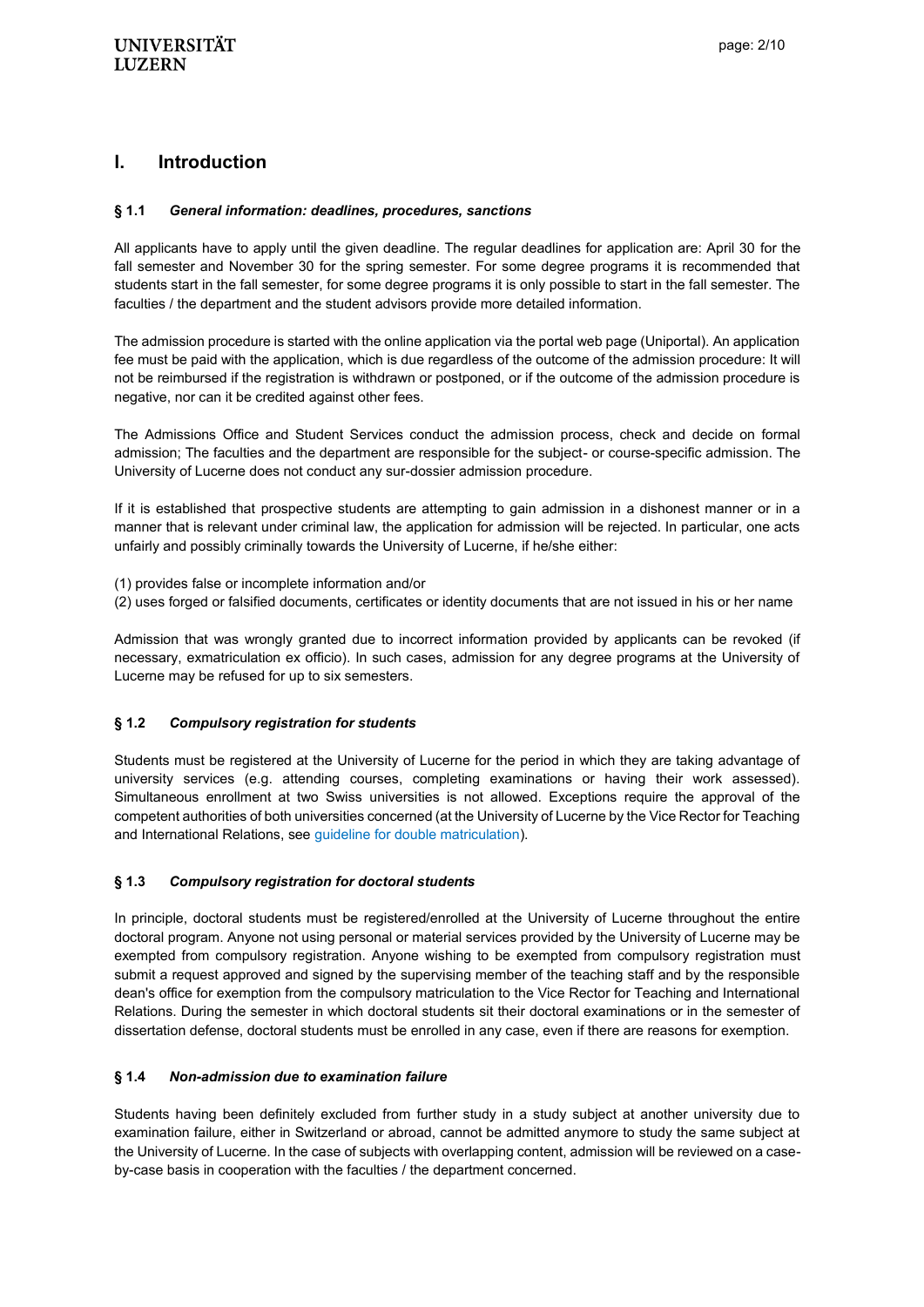## **§ 1.5** *International guest students*

International guest students are students who are on leave from a foreign university and wish to study as guests at the University of Lucerne. They are not studying as part of an internationally recognized exchange program or through a partnership between the University of Lucerne and a foreign university. Applicants need to have studied successfully at least two semesters at a recognized foreign university in order to be admitted as international guest students. The admission is restricted to the field of study of their previous studies and is conferred for a maximum of two semesters. International guest students are authorized to assessments of their academic achievements, in particular examinations with ECTS credit, but they cannot obtain leaving certificates.

## <span id="page-2-0"></span>**§ 1.6** *Listener status*

<span id="page-2-1"></span>Persons, who are interested in courses, can be admitted as listeners against the payment of a fee. They can attend courses and obtain an attestation of the courses attended (at most 10 courses per semester), but they can neither take exams nor earn ECTS credits.

# **§ 1.7** *Legal validity*

These guidelines come into force on February 15, 2022.

Lucerne, February 08, 2022

The Vice Rector for Teaching and International Relations: Prof. Dr. Martina Caroni, LL.M.

# <span id="page-2-2"></span>**ll. Admission to Bachelor Studies**

## <span id="page-2-3"></span>**§ 2.1** *Swiss educational qualifications*

The University of Lucerne distinguishes between educational qualifications giving general admission to all programs and educational qualifications giving admission only to specific programs. Prospective students need to own the correspondent educational qualification (and if required also the additional documents) at the latest at the time of matriculation.

## **§ 2.1.1** *General admission*

The following educational qualifications give admission to all Bachelor programs at the University of Lucerne:

- a) Eidgenössische bzw. eidgenössisch anerkannte gymnasiale Maturität
- b) Eidgenössisch anerkannte kantonale gymnasiale Maturität
- c) Maturitätszeugnis der Schweizerischen Maturitätskommission
- d) Eidgenössische Berufsmaturität in Verbindung mit bestandener Ergänzungsprüfung (Passerelle) der Schweizerischen Maturitätskommission
- e) Gesamtschweizerisch anerkannte Fachmaturität in Verbindung mit bestandener Ergänzungsprüfung (Passerelle) der Schweizerischen Maturitätskommission
- f) Bachelordiplom einer schweizerischen universitären Hochschule, Fachhochschule oder pädagogischen **Hochschule**
- g) Masterdiplom oder Lizenziat einer schweizerischen universitären Hochschule
- h) Eidgenössisch nicht anerkannte kantonale Maturitätsausweise
	- 1. M-Matur des Kantons Basel-Land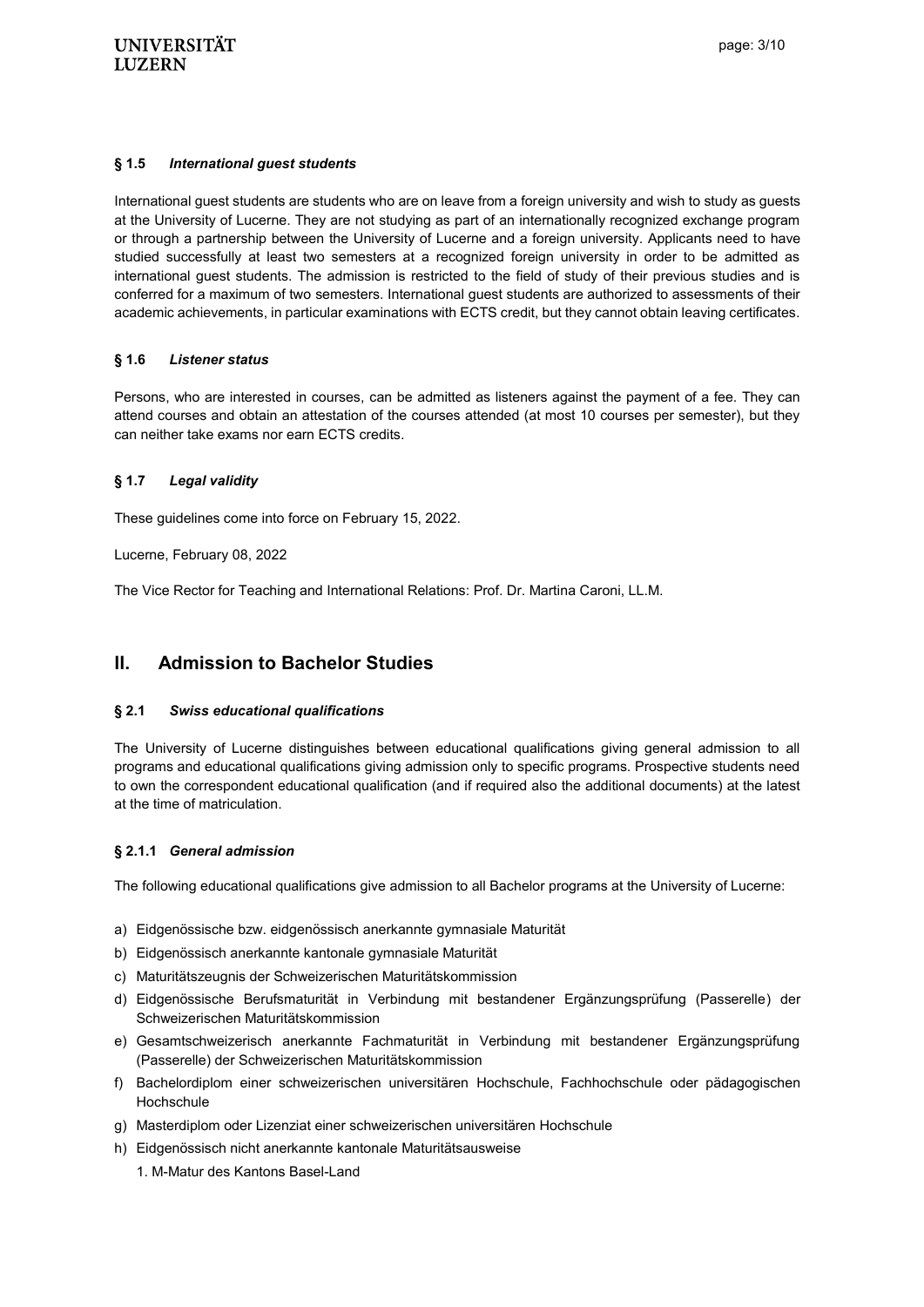# **UNIVERSITÄT LUZERN**

- 2. Abschlusszeugnis der Maturitätskurse für Berufstätige des Kantons Basel-Stadt (nur mit Abschluss der sprachlich-historischen Abteilung)
- 3. Maturité artistique genevoise
- 4. Baccalauréat littéraire général neuchâtelois (nur falls sich die Maturitätsprüfung neben Deutsch, Französisch und Mathematik - schriftlich und mündlich - noch über zwei Fächer aus dem Katalog Englisch, Italienisch, Geschichte, Geographie, Biologie, Physik, Chemie erstreckt hat)
- 5. Maturité artistique jurassienne: analog 4.
- 6. Lehramtsmatura des Kantons Zürich
- i) Certificates from other Swiss educational institutions
	- 1. Primarlehrerpatente mit fünfjähriger Ausbildung
	- 2. Diplom der Höheren Technischen Lehranstalten: only after conversion to FH-Diplom
	- 3. Diplom der Höheren Wirtschafts- und Verwaltungsschulen: analog 2.
	- 4. Sekundar- bzw. Bezirkslehrerpatent, sofern aufgrund einer Hochschulausbildung an einer schweizerischen Hochschule erworben
- j) Entrance and Intermediate Exams of Swiss universities
	- 1. Passed ETHZ or EPFL-Aufnahmeprüfung (provided this is not older than two years, admission for all fields of study)
	- 2. Passed Hochschulzwischen- bzw. Vordiplomprüfung (admission to the hitherto study subject)

## **§ 2.1.2** *Admission to specific programs*

The following educational qualifications only give admission to specific programs:

- a) Handelsmaturität of the Scuola Cantonale di Commercio, Bellinzona: Faculty of Law, Faculty of Economics, Faculty of Humanities and Social Sciences
- b) Abschlusszeugnis of the Kirchlich-Theologischen Schule Bern<sup>1</sup>: Faculty of Theology
- c) Diploma of the Religionspädagogisches Institut der Universität Luzern: BA study program of Religious Pedagogics at the Faculty of Theology

## **§ 2.1.3** *Faculty-bound entrance examinations*

l

Applicants without a maturity certificate may be admitted by passing a faculty-bound entrance examination (socalled 5-subjects-exam). The meaning of faculty-bound' is that the examination only gives admission to the bachelor studies of the faculty whose entrance examination has been successfully taken. The exams (as well as the preparatory courses) are organized by the AKAD-college.

- a) Faculty of Theology: entrance examination at the AKAD College in Zürich with the subjects German, English, second foreign language (French, Italian or Spanish), History and Mathematics or Biology
- b) Faculty of Humanities: entrance examination at the AKAD College in Zürich with the subjects German, English, second foreign language (French, Italian or Spanish), History and Mathematics
- c) Faculty of Law: entrance examination at the AKAD College in Zürich with the subjects German, English, second foreign language (French, Italian or Spanish), History and Mathematics or Biology
- d) Faculty of Economics: Please contact the study advisor of the Faculty for further information.

The requirements for access to this admission option are a completed apprenticeship (Eidgenössisches Fähigkeitszeugnis / federal certificate of proficiency), at least two years of professional experience (100%) and

<sup>1</sup> The Kirchlich-theologische Schule Basel (KTS) ceased operations in 2001. However, The earned degree from the KTS still entitles the holders to an admission to the Faculty of Theology.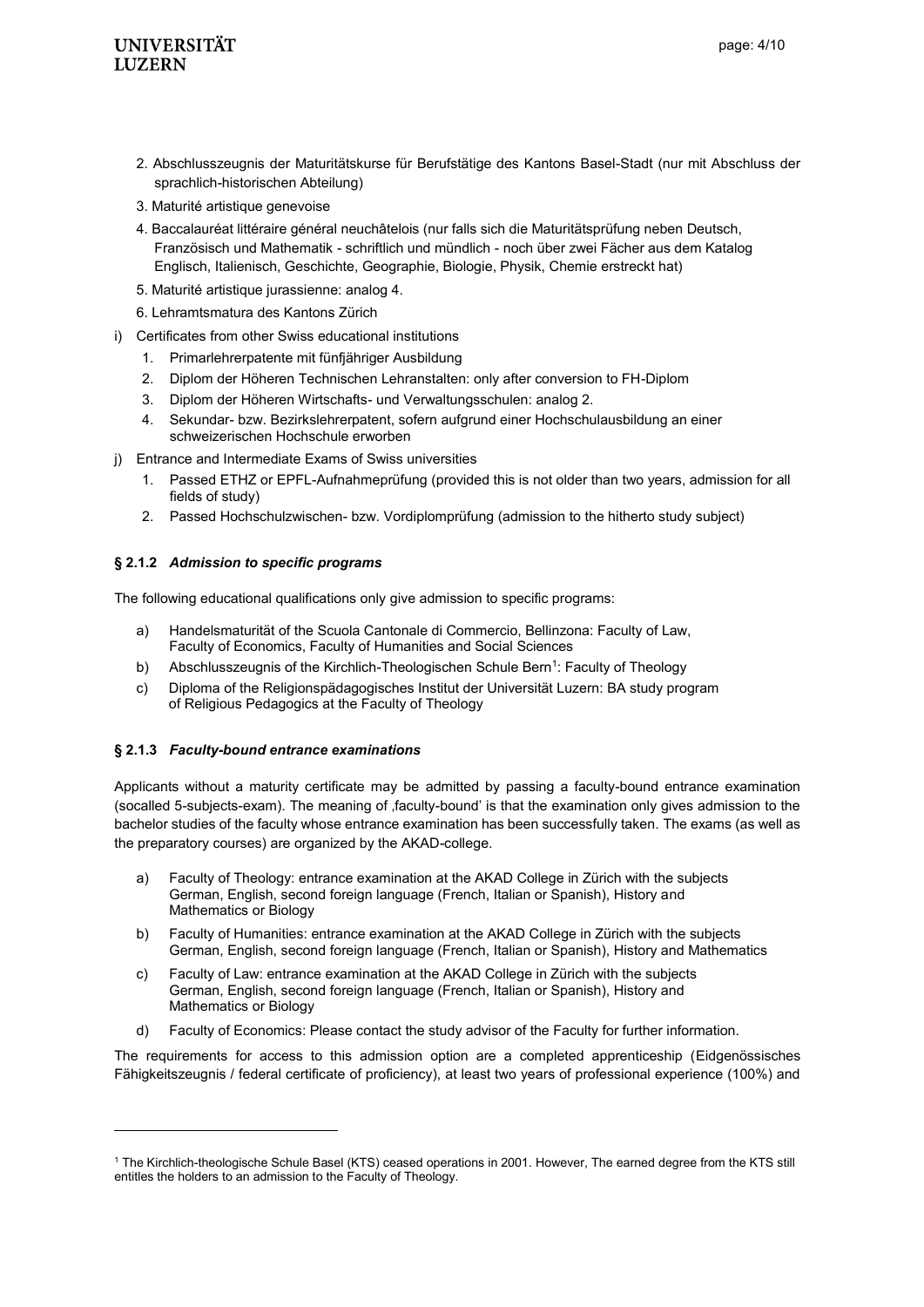a minimum age of 25 years old at the beginning of the studies. The student advisor of the faculty in question has to be contacted for the preliminary clarifications before applying to the AKAD College.

## **§ 2.1.4** *Continuation of studies*

Students from other Swiss universities, who do not have one of the previously listed educational qualifications, can be admitted to continue their studies (without examinations) if they have successfully completed at least four semesters and the respective faculty / department of the University of Lucerne approves the admission (The faculty / department decides on the crediting of already completed study achievements).

# **§ 2.1.5** *Not recognized qualifications*

Degrees of further education (or in-service training such as CAS, DAS, MAS, EMBA etc.) do not give admission to the University, even if they have been acquired at a recognized higher education institution.

# <span id="page-4-0"></span>**§ 2.2** *Foreign educational qualifications*

Prospective students can be admitted to all courses of study without admission restrictions on the basis of a foreign university degree, regardless of their educational background and qualifications, provided that it is a university degree recognised by the University of Lucerne (full-time regular degree program of at least three years' duration). It is up to the applicants themselves, to provide sufficient evidence that they fulfill the admission requirements. The University of Lucerne does not issue recognitions.

## **§ 2.2.1** *General requirements for all countries*

l

A foreign school-leaving certificate must fulfill the following conditions for recognition:

- correspond substantially to the Swiss Maturity Certificate
- be streamed in classical languages, modern languages, humanities and social sciences or mathematics and natural sciences
- be of general educational standard, which means, it must include at least six subjects of general education during the last three years of schooling according to the following list:

|                | Category                       | <b>Subject</b>                                                                             |
|----------------|--------------------------------|--------------------------------------------------------------------------------------------|
|                | First language                 | Native language                                                                            |
| $\mathfrak{p}$ | Second language                | free choice                                                                                |
| 3              | <b>Mathematics</b>             | <b>Mathematics</b>                                                                         |
|                | Natural sciences               | Biology, chemistry or physics                                                              |
| 5              | Humanities and social sciences | Geography, history or economics / law                                                      |
|                | Elective                       | one more subject from category 2, 4 or 5<br>or computer science or philosophy <sup>2</sup> |

- have been acquired in an unabbreviated class-based course of study
- be the highest possible secondary school leaving certificate available in the country of issue
- permit admission to all university faculties and fields of study in the country of issue

 $2$  These two subjects can only be accepted as a 6th subject, but they cannot be recognized as a subject in the humanities, social sciences or natural sciences.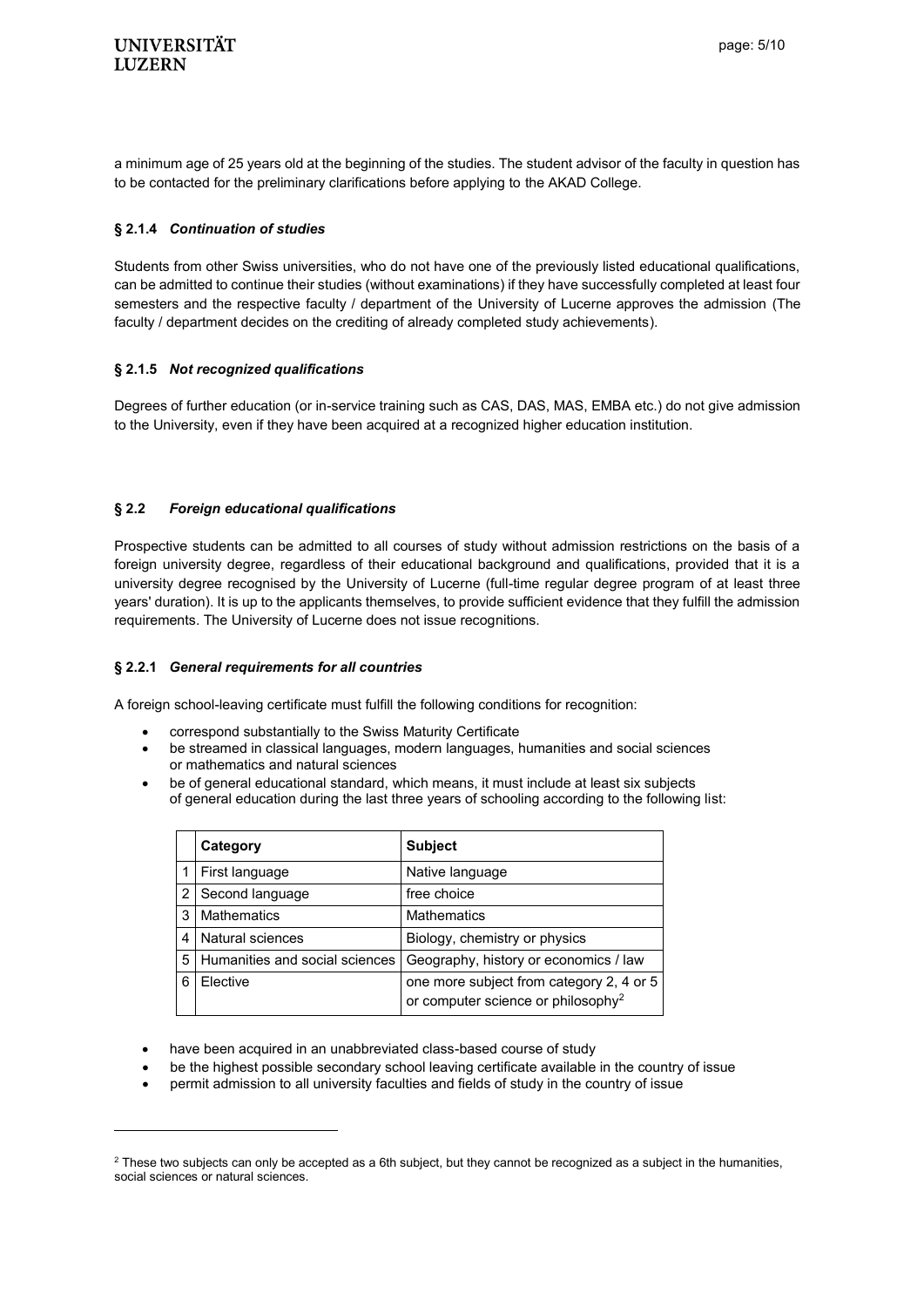By request students must proof

- that the admission to the intended course of study in Switzerland would also be granted to them in the country where their certificate was issued under terms no stricter than those in Switzerland
- that a university place has been assigned to them in that country and that proof of admission can be provided (in the same or a similar field of study)
- that they have not been excluded from another university as a result of examination failure or due to any other reason.

## **§ 2.2.2** *Additional requirements for specific countries*

For some countries the admission is tied to additional requirements. Detailed information of which upper secondary school-leaving certificate from which countries with which additional requirements entitle the holder to an admission can be found on the website of [swissuniversities.](https://www.swissuniversities.ch/themen/studium/zulassung-zu-den-universitaeren-hochschulen/laender)

Documents to be submitted with the application which are not in German, English, French or Italian must be uploaded to the application portal together with a copy of an officially certified translation. Official certification carried out by a certification officer is equivalent to notarial certification carried out by a notary's office. Furthermore, a translation is also valid as officially certified if it is made by one of the following bodies and provided with stamp and signature $3$ :

- Institution that also issued the original document (e.g. translation of the transcript of records directly from the university, etc.)
- Registered or sworn specialist for translations

## **§ 2.2.3** *Not recognized qualifications*

l

The following educational qualifications are not recognized, even if they give admission to a higher education in the country of issue:

- Subject-related upper secondary school-leaving certificate or certificate of entrance to a university of applied sciences
- Leaving certificates and diplomas from "Fachmittelschulen" and university of applied sciences (incl. university of teacher education) $4$  as well as from non-academic courses of study For example, technical schools, engineering schools, business schools, hospitality and tourism schools, hotel management schools, teacher training colleges, chemistry and metalwork schools, art and agriculture schools, home economics and nutrition high schools, music high schools, foreign language high schools, interpreting schools and the like.
- Long distance learning courses, evening classes and adult maturity certificates
- Certificates from vocational school or extra-occupational upper secondary or grammar schools or schools that provide vocational training as part of the course
- Entrance examination qualifications to foreign universities

In case of non-recognized certificates of the applicants, the Swiss university entrance qualification can be made up for an admission.

<sup>&</sup>lt;sup>3</sup> The University of Lucerne reserves the right to verify the authenticity of the submitted documents directly with the issuing institution and to reject inadequate translations or to have their accuracy verified by the university's own offices.

 $4$  Exceptions are certificates from Germany, Austria, France and Italy (see also § 4.4).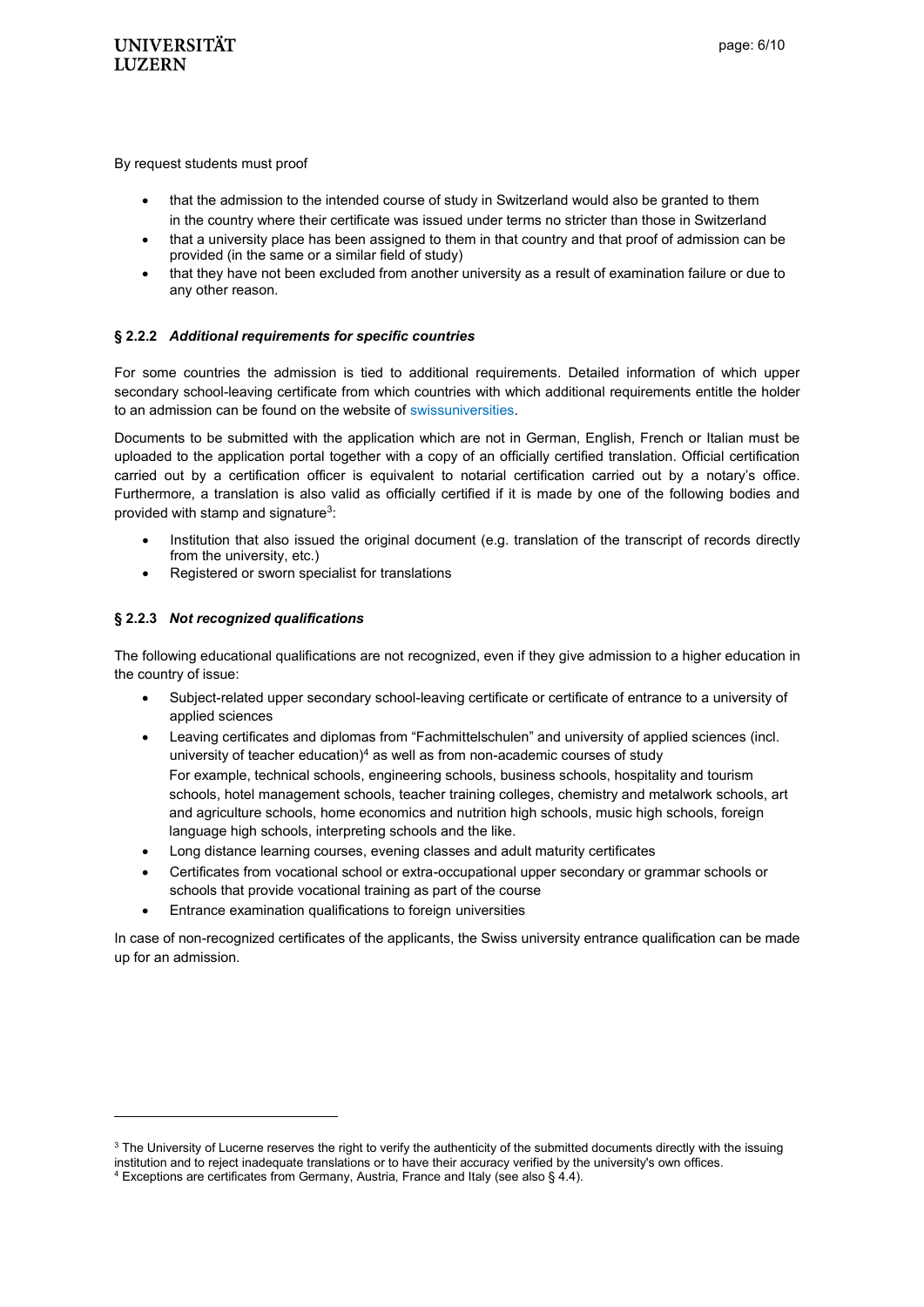# <span id="page-6-0"></span>**lll. Proof of Language Proficiency**

<span id="page-6-1"></span>German is the main language of instruction at the University of Lucerne. For this reason, the University requires future students from all faculties equally to be fluent in German. Prospective students with a university entrance qualification in a language other than German must therefore provide proof of sufficient German language skills, both for admission to the Bachelor's programs, and in principle<sup>5</sup>, for admission to the Master's programs. This proof can be provided either by a language diploma or a successfully completed university degree in German.

The proof of German language skills is not required by a Swiss university entrance qualification.

## **§ 3.1** *German language certificates*

<span id="page-6-2"></span>The following language certificates are recognized as proof of adequate competence:

- Goethe-Zertifikat C1
- Goethe-Zertifikat C2: Grosses Deutsches Sprachdiplom
- Zentrale Oberstufenprüfung des Goethe-Institutes (ZOP)
- Kleines Deutsches Sprachdiplom des Goethe-Institutes (KDS)
- Deutsche Sprachprüfung für den Hochschulzugang ausländischer Studienbewerber (DSH), Ergebnisklassen 3 und 2
- Deutsches Sprachdiplom der Kultusministerkonferenz (KMK), Zweite Stufe
- Zertifikat telc Deutsch C1 Hochschule
- Test Deutsch als Fremdsprache (TestDaF) mit einem Ergebnis von durchschnittlich TDN 4 und mindestens TDN3 in allen Prüfungsteilen
- Österreichisches Sprachdiplom (ÖSD), Niveau C1
- Österreichisches Sprachdiplom (ÖSD), Wirtschaftssprache Deutsch (WD), Niveau C2

The language certificate does not necessarily have to be available at the time of application, but at the latest at the time of enrollment. It is recommended to submit the language diploma already at the time of the application though, if it is already available.

## **§ 3.2** *Dispensation*

l

<span id="page-6-3"></span>International guest students and mobility students do not need to prove their language competence in German.

A dispensation from this proof of language competence is possible for doctoral students, if their language skills in German are judged sufficient by their tutor. If the dissertation is written in another language, the dispensation is always granted.

Students of a study program offered in cooperation with other Universities (Joint Degree) and whose main language of instruction is not German, may be exempted from the proof of language competence, in case the language requirements of the participating Universities are different.

#### **§ 3.3** *Other language requirements*

The admission to a program, whose language of instruction is only English, may be tied to a proof of English language proficiency. The correspondent regulations are specified in the Studien- und Prüfungsordnung of the Faculty (or in the Wegleitung to the StuPo).

<sup>5</sup> Exceptions are the Master's programs, which can be completed entirely in English.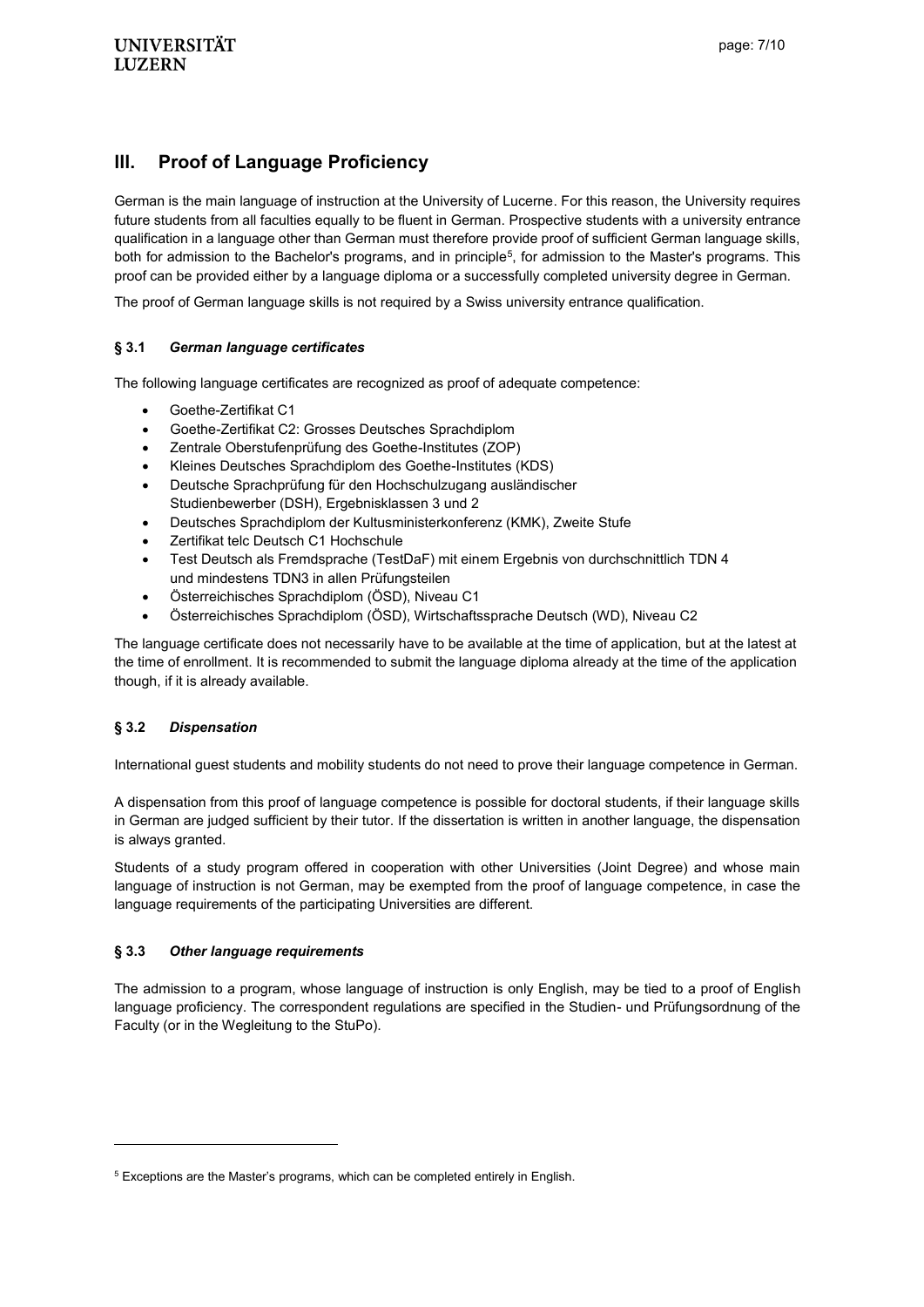# <span id="page-7-0"></span>**lV. Admission to Master Studies**

## **Precondition**

The required qualification for admission to Master studies is a Bachelor's degree (or an equivalent higher education degree) with at least 180 ECTS credits from a university recognized by the University of Lucerne.

#### <span id="page-7-1"></span>**§ 4.1** *Swiss academic qualification*

<span id="page-7-2"></span>Students with a Bachelor's degree from a Swiss University get admission to the consecutive universitary Master programs in the same field of study without further conditions. The classification of the field of study is determined by the rendered records within the Bachelor program: the correspondent records need to comprehend at least 60 ECTS credits.

**Admission with conditions:** The admission of students with a Bachelor's degree in another field of study may be tied to conditions, respectively can be required to acquire additional knowledge and skills prior to admission, in order to assure the compensation of missing subject contents. Conditions are imposed by the faculties / the department if there is a lack of basic or subject-specific knowledge and skills that are required for completing the Master's degree program in question. If conditions are imposed, they must be fulfilled at the beginning of the study and are to be understood as preparation for the Master's program. In the case of professional suitability, the attendance of courses from the regular Master's program can be approved by the faculties / the department. However, entry into the Master's program is only possible after that the conditions have been successfully fulfilled.

For admission to specialized Master's programs, the faculties / department can set additional requirements, which are identical for all applicants.

**Admission with obligations:** Admission can be made dependent on the acquisition of further knowledge and skills that were not acquired in the completed Bachelor's program. Obligations are imposed by faculties / department if knowledge and skills are missing that are expected of a graduate of the Master's program in question and that can be acquired parallel to the Master's program. The requirements must be fulfilled at the latest before the completion of the Master's program.

The additionally required knowledge and skills are to be defined in terms of content and quantity (scope of ECTS credits) by the receiving faculty / department. In total, the additional requirements (conditions and/or obligations) must not exceed 60 ECTS credits. If these additional requirements exceed a total of 60 ECTS credits, no admission will be granted.

#### **§ 4.2** *Other Swiss qualification*

The admission of students with a Bachelor's degree from a Swiss university of applied sciences is regulated by the Rektorenkonferenz der Schweizer Universitäten (CRUS), the Konferenz der Fachhochschulen der Schweiz (KFH) and the Schweizerischen Konferenz der Pädagogischen Hochschulen (COHEP) about the permeability between the different types of higher education schools. In addition, a minimum final overall grade can be required for admission by the faculty / department of the corresponding Master's program.

In these cases, the admission is always tied to obligations: if the obligations make up more than 60 ECTS credits, the applicant is required to successfully complete the correspondent academic Bachelor's study program before entering the Master's program.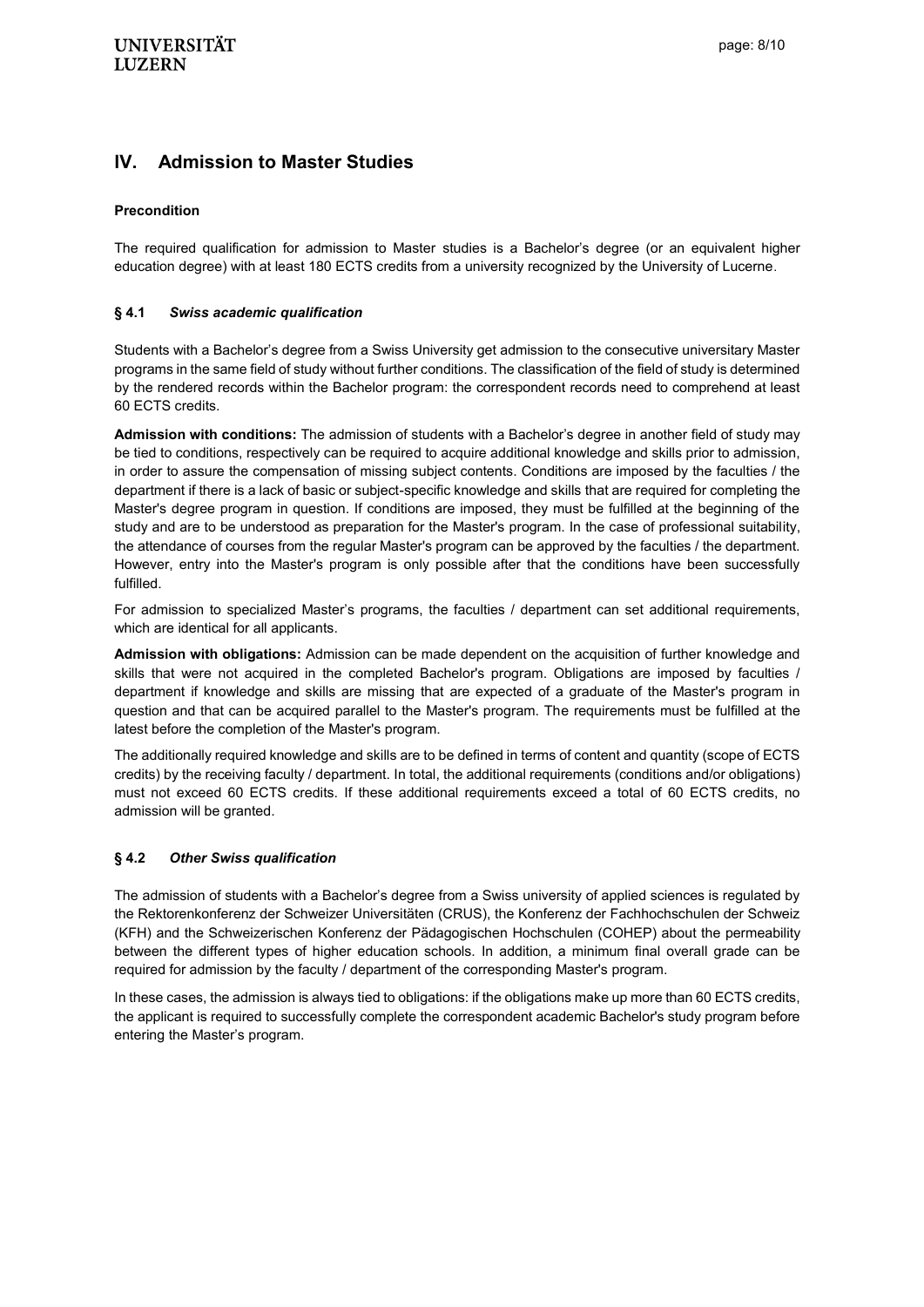#### <span id="page-8-0"></span>**§ 4.3** *Foreign academic qualification*

<span id="page-8-1"></span>A foreign Bachelor's degree<sup>6</sup> (or an equivalent higher education degree) in an academic subject of studies from a foreign University recognized<sup>7</sup> by the University of Lucerne may give admission to a Master program only if the contents of the Bachelor's study program are in compliance with the requirements too.

For this purpose, the transcript of records of the applicant's successfully completed foreign Bachelor studies will be compared to the contents of the correspondent Swiss Bachelor's study program. After this proof of equivalence by the concerned faculty the admission may be granted if the contents' adequacy is given.

In these cases, the admission may be tied to obligations: if the obligations make up more than 60 ECTS credits, the admission can only be granted for Bachelor's study program.

#### **§ 4.4** *Other foreign qualification*

<span id="page-8-2"></span>The regulations stated in § 4.2 are also valid for the degrees acquired at foreign universities of applied sciences or foreign universities of teacher education from countries, which have bilateral agreements with Switzerland on the mutual recognition of the equivalence in higher education (Germany, Austria, France and Italy).

#### **§ 4.5** *Not recognized qualifications*

Degrees acquired at foreign universities of applied sciences or foreign universities of teacher education, as well as degrees of non-academic study subjects, are not recognized (see also § 4.4).

Degrees acquired in distance learning programs are usually not recognized<sup>8</sup>: only if the requirements for admission, the mode of examinations and the academic rights of the distance program are identical to those of the presence learning program may the admission be granted.

Degrees acquired in types of study programs involving different higher education institutions (decentralized study programs, dual degrees, joint degrees, transnational education etc.) are only admissible if both, the teaching institutions and the awarding institutions, are officially recognized Universities.

## <span id="page-8-3"></span>**§ 4.6** *Recognized universities*

Swiss higher education institutions are considered recognized if they are listed as recognized or accredited universities by [swissuniversities.](http://www.swissuniversities.ch/en/higher-education-area/recognised-swiss-higher-education-institutions/)

Foreign higher education institutions are recognized, if their recognition is regulated within a convention with Switzerland or within an agreement with the University of Lucerne. Equally, foreign higher education institutions are recognized, if they are officially approved or accredited by the national education authorities in their country and have the academic right to award doctorates.

l

 $6$  According to the standard curriculum of full-time degree programs, the corresponding study comprises at least three years (180 ECTS credits or equivalent workload) and the diploma as well as all credits credited to the diploma were acquired at a recognised university

 $7 \text{ See } \text{also } \S 4.6$ 

<sup>&</sup>lt;sup>8</sup> An exception are the degrees of the Universitäre Fernstudien Schweiz in Brig and the Fernuniversität Hagen in Germany, whose diplomas are recognized.